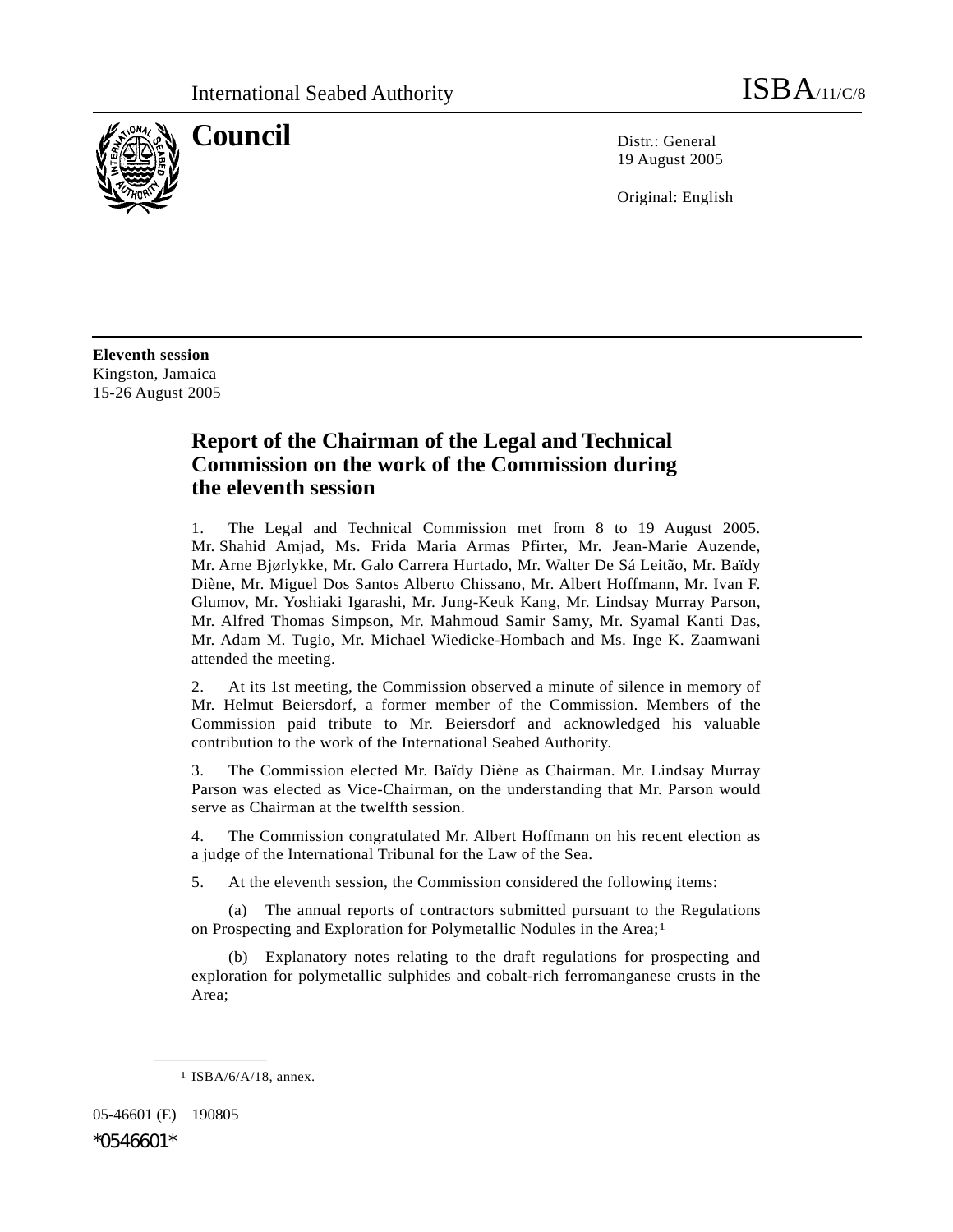(c) Review of an application for the approval of a plan of work, submitted by Germany represented by the German Federal Institute for Geosciences and Natural Resources;

 (d) Information and recommendations of the workshop on polymetallic sulphides and cobalt-rich crusts: their environment and considerations for the establishment of environmental baselines and an associated monitoring programme for exploration;

 (e) Update on progress with the geological model of the Clarion-Clipperton Fracture Zone and on the Kaplan project on the study of the biodiversity in the Clarion-Clipperton Zone;

(f) Other matters.

#### **I. Annual report of contractors**

6. The Commission considered and evaluated the annual reports of contractors submitted pursuant to the Regulations on Prospecting and Exploration for Polymetallic Nodules in the Area ("the Regulations"). The Commission noted that annual reports had been received from all the seven contractors: Deep Ocean Resources Development Ltd. (DORD), the Government of the Republic of Korea, China Ocean Mineral Resources Research and Development Association (COMRA), State Enterprise Yuzhmorgeologiya (Russian Federation), Interoceanmetal Joint Organization (IOM), l'Institut français de recherche pour l'exploitation de la mer (IFREMER) and the Government of India.

7. A subcommittee, composed of Ms. Frida Maria Armas Pfirter, Mr. Galo Carrera Hurtado, Mr. Walter De Sá Leitão, Mr. Baïdy Diène, Mr. Miguel Dos Santos Alberto Chissano, Mr. Alfred Thomas Simpson and Mr. Michael Weidicke-Hombach, carried out a preliminary examination of the annual reports in the light of the original five-year programme of work of the contractors and prepared a draft evaluation report for consideration by the Commission.

8. The Commission noted that all contractors had submitted reports and that the reports showed improvements in both form and content from previous years. The Commission recommended that the contractors' reports should also contain information and references to relevant documents and scientific publications that have arisen as a result of activities under the contract.

9. The Commission considered that the Secretariat should receive all of the information referred to in the reports, including maps, charts, and graphs, as well as the results of tests, observations, measurements, evaluations and analyses of environmental parameters, as provided in section 10, annex 4, to the standard clauses for exploration contracts. Information about the storage and condition of samples of polymetallic nodules retained by the contractor, as outlined in paragraph 10.4 of annex 4, should also be included.

10. The Commission noted that in accordance with paragraph 10.2 (c) of annex 4 of the standard clauses for exploration contracts contained in the Regulations, contractors could claim as a part of the development costs any actual and direct exploration expenditures incurred by the contractor. The Commission therefore recommended that certified and audited statements provided by contractors should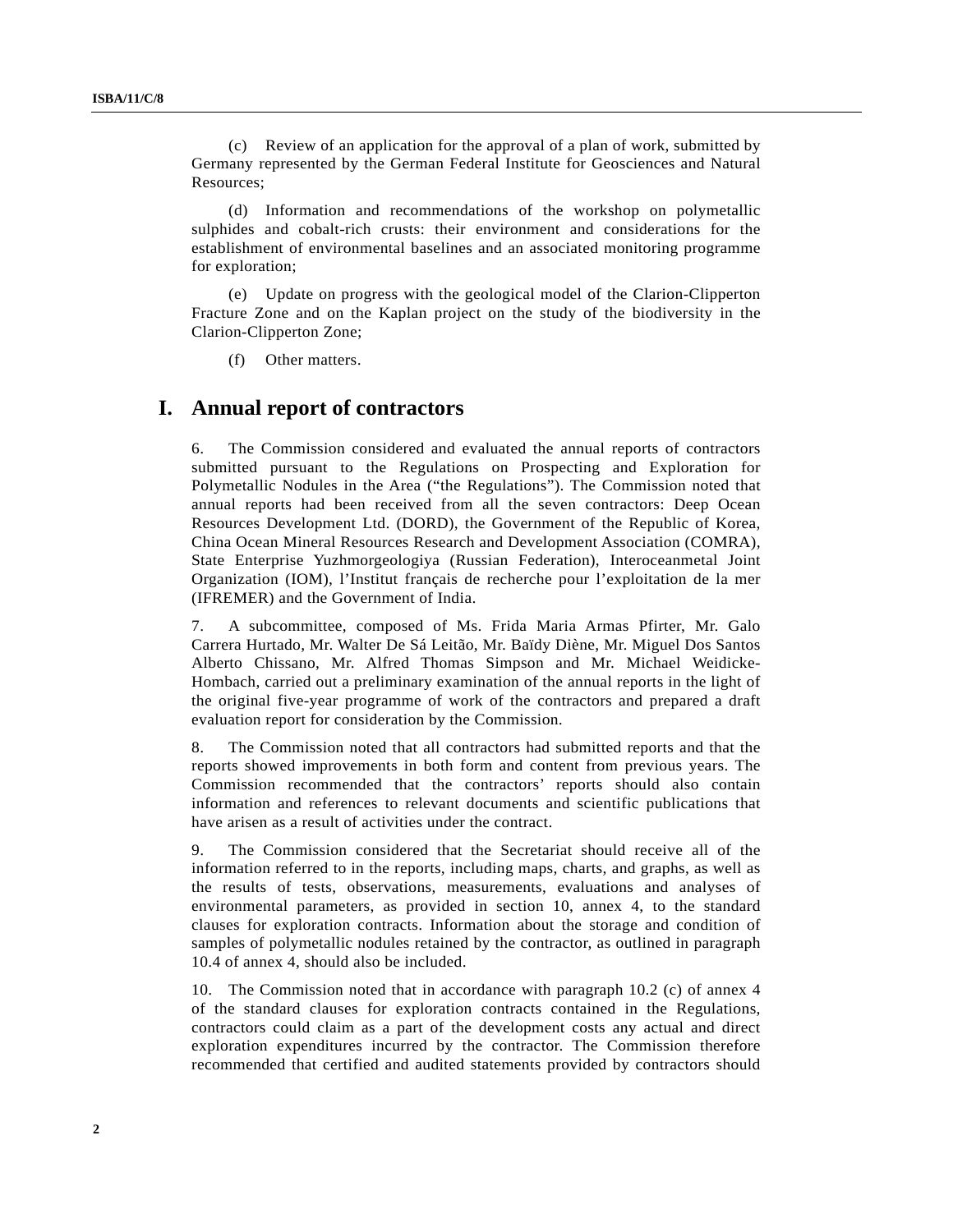give a clear indication of such actual and direct exploration expenditure for specified activities within the original plan of work or any adjustments thereto.

11. The Commission recalled that regulation 28 of the Regulations provides for periodic review of the implementation of the plan of work for exploration at intervals of five years. It also provides that the Secretary-General may request the contractor to submit additional data and information as may be necessary for the purposes of the review. As part of the review, the contractor shall indicate its programme of activities for the following five years, making such adjustments to its previous programme of activities as are necessary. The Secretary-General is required to report on the review to the Commission and the Council.

12. The Commission noted that the year 2006 will mark the end of the first fiveyear programme of work since the contracts were issued. This would be an opportunity for the contractors to provide a comprehensive account of the work carried out and results obtained during this period, as well as a review of the expenditure incurred during the five-year programme. In order to facilitate the review, a summary of the exploration expenditure incurred during the five-year period should be provided. Since such expenditure is to be set off against the development costs, it should be duly recorded by the Secretary-General. This summary of activities and expenditure for the five-year period would be in addition to the 2005 annual report of contractors.

13. The Commission noted that, in the case of some of the contractors, there have been significant variations in the projected expenditure, which might suggest changes in the original five-year programme of work. In such cases, the Commission recommends that the contractor submit a revised programme of work to the Secretary-General in accordance with section 4, paragraph 4.4 of annex 4, of the Regulations.

14. The Commission recommended that a similar review take place at each fiveyear period, as provided in the regulations, and that the expenditure incurred during the five-year period be duly recorded for future reference in order to avoid any possible misunderstanding regarding costs that may be claimed as development costs.

15. The Commission expressed its appreciation to the members of the evaluation subcommittee.

## **II. Explanatory notes relating to the draft regulations for prospecting and exploration for polymetallic sulphides and cobalt-rich ferromanganese crusts in the Area**

16. The Commission prepared a set of explanatory notes relating to the draft regulations for prospecting and exploration for polymetallic sulphides and cobaltrich ferromanganese crusts for the information of the Council. The objective of these notes was to provide information to the Council regarding the rationale followed by the Commission during its formulation of some of the key elements of the draft regulations contained in document ISBA/10/C/WP.1. The Council had requested these notes following preliminary discussion of the draft regulations at the tenth session. The explanatory notes are contained in document ISBA/11/C/5.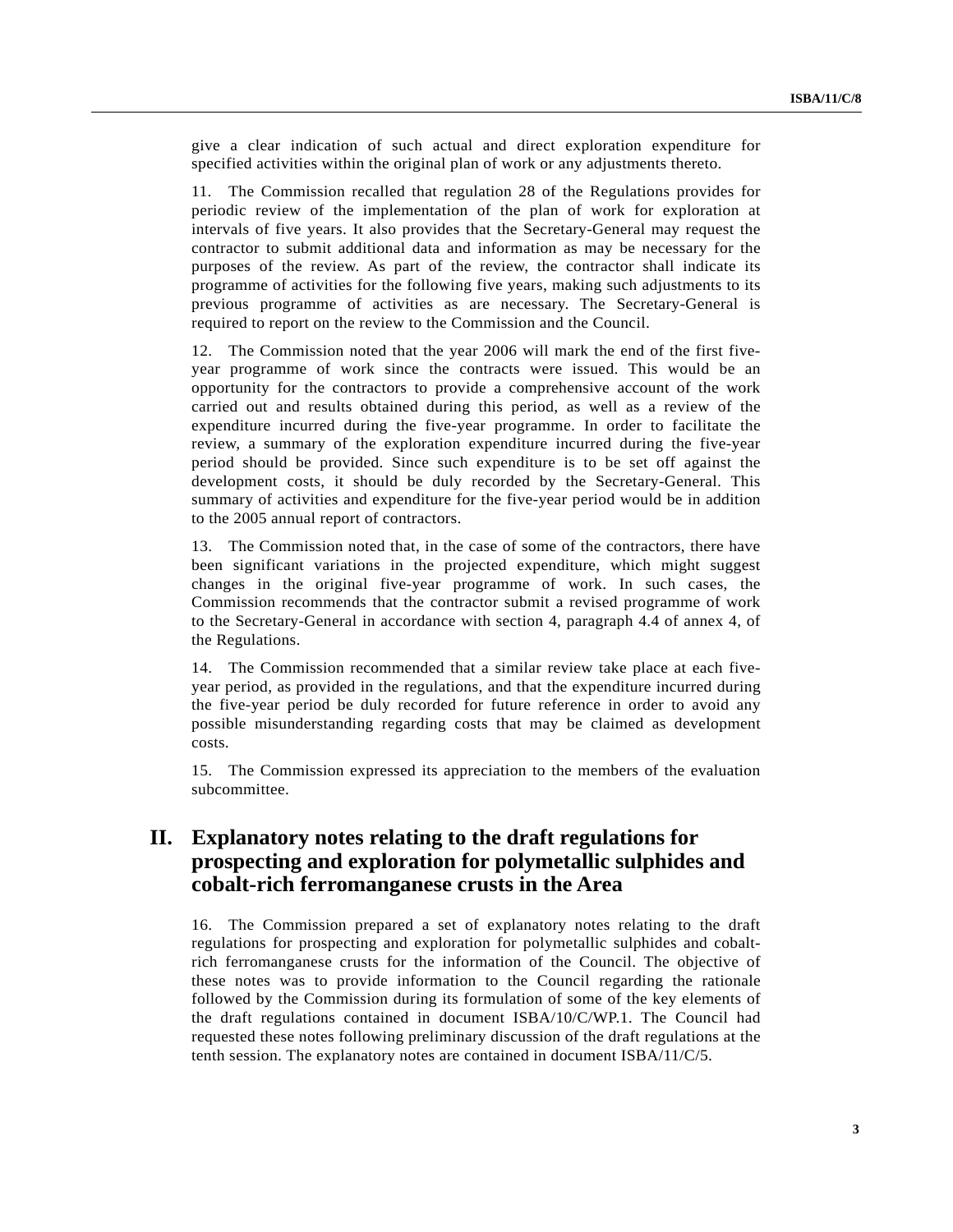17. Five areas of uncertainty requiring clarification were raised during the Council discussion during the tenth session as follows:

 (a) The reasons for the establishment of a single set of regulations for the two types of resources, rather than different ones for each type;

 (b) The reasons why the exploration block size was chosen as a 10 by 10 kilometre cell;

 (c) The reasons why the number of blocks to be allocated to an exploration programme was chosen to be 100;

 (d) The reasoning behind the requirement that all blocks in a single application were contiguous before relinquishment;

 (e) The reasoning behind the rate and apportionment of blocks during relinquishment.

18. Each of these points was addressed in the explanatory notes. Specifically, the members of the Commission noted the following:

- The rules and regulations of polymetallic sulphides and cobalt-rich ferromanganese crusts must provide a system of fair competition between exploration companies.
- From a technical point of view, the proposed set of regulations for cobalt-rich ferromanganese crusts and polymetallic sulphides is mainly based on similarities in the size of a mining site.
- The block size of 10 by 10 kilometres is suggested because it will cover a normal mining block and will put a limit on the size of an exploration area.
- The 10 by 10 kilometre block size is the most practical when making the application and, later, during the relinquishment of part of the exploration area.
- The exploration area will consist of up to 100 blocks or 10,000 square kilometres. By using several blocks, the exploration area can be constructed in many shapes.
- Polymetallic sulphide deposits are found along actively spreading mid-ocean or back-arc ridge systems. More than 230 such sites have been detected along the 60,000 kilometres of the world ridge system, of which 140 have been observed directly. Without contiguity in the exploration area, a single company can claim 100 of the 230 sites. A similar problem of cherry-picking exists for cobalt crusts related to seamounts.
- In the explanatory notes, paragraph 7, the statement about mineable water depth for cobalt crusts can be misunderstood. The richer part of the cobalt crust occurs between a depth of 500 and 2,500 metres. The shallower part, between 500 and 1,500 metres, will probably be mined first.

19. The Commission recalled the request by the Russian Federation to adopt rules, regulations and procedures for prospecting and exploring seafloor massive sulphide deposits and ferromanganese crusts in the Area in 1998. To prepare for the work in this regard, the Authority convened a workshop in Kingston in June 2000 on mineral resources other than polymetallic nodules. This workshop was attended by leading scientists. During the five-day workshop, intensive discussions were held and the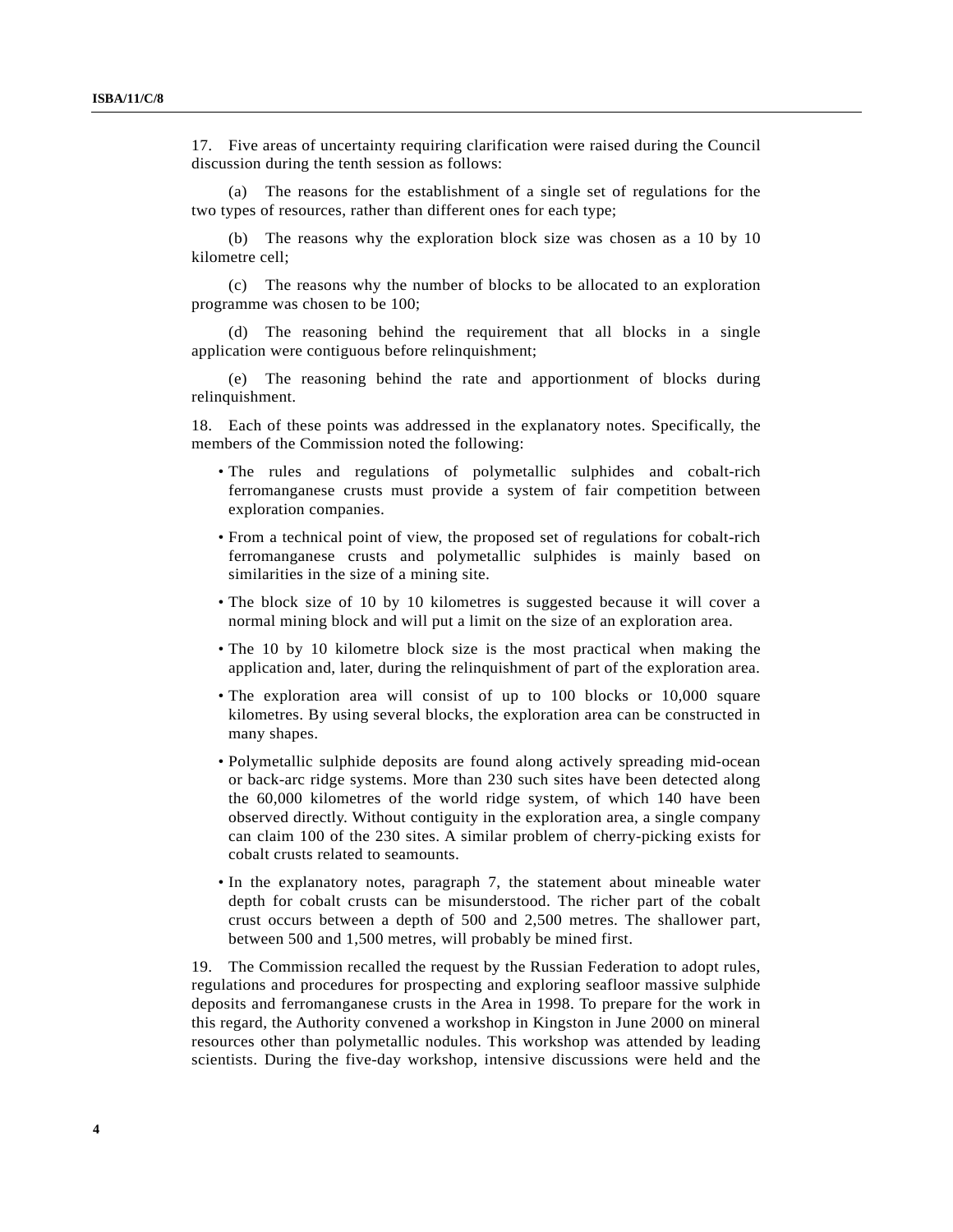outcome is contained in a two-volume publication.2 At the seventh session of the Authority, in 2001, document ISBA/7/C/2, which contains considerations relating to the regulations for prospecting and exploration for polymetallic sulphides and cobalt-rich crusts in the Area, was made available to the Council. The Council was also provided with an audio-visual briefing on the characteristics of polymetallic sulphides and cobalt-rich crusts and their known locations by leading experts in the field. A summary of the presentations is contained in document ISBA/8/A/1. During its deliberations of the draft regulations at the tenth session, the Commission also had the benefit of advice from three internationally renowned experts. Specifically, the Commission exchanged views and solicited advice on matters relating to the size of the exploration area, the system of exploration to be recommended in the light of the experience with the system for polymetallic nodules, and other options (ISBA/10/LTC/CRP.1).

20. In addition, in document ISBA/11/C/5, the Commission also addressed the environmental considerations in the draft regulations. It considered that it would be useful to provide additional information to the Council explaining why the Commission put greater emphasis in these draft regulations on the protection and preservation of the marine environment, as compared to the regulations for nodules.

21. In particular, the Commission recalls the way in which polymetallic sulphides and cobalt-rich ferromanganese crusts occur in parts of the marine environment that are known to host complex and, in many ways, unique marine ecosystems that may be susceptible to anthropogenic impact. There is some potential for serious and permanent harm in these areas during prospecting and exploration. While this may also be the case to some extent with nodule mining, nodule deposits, by their very nature, cover so wide an area that the extent of such harm may be mitigated. For sulphides occurring at active sites, the deposits are very localized, hence the potential impact at a mine site is likely to be significant. For these reasons, there has been much more emphasis on the protection and preservation of the marine environment in the draft regulations on prospecting and exploration for polymetallic sulphides and cobalt-rich ferromanganese crusts in the Area.

### **III. Review of an application for the approval of a plan of work for exploration for polymetallic nodules**

22. The Commission considered an application for approval of a plan of work for exploration for polymetallic nodules submitted by Germany represented by the German Federal Institute for Geosciences and Natural Resources. Mr. Michael Wiedicke-Hombach did not participate in the consideration of this application by the Commission. The report and recommendations of the Commission to the Council are contained in document ISBA/11/C/7.

**\_\_\_\_\_\_\_\_\_\_\_\_\_\_\_\_\_\_** 

<sup>2</sup> *Minerals Other than Polymetallic Nodules of the International Seabed Area*, proceedings of a workshop held in June 2000 at Kingston, Jamaica.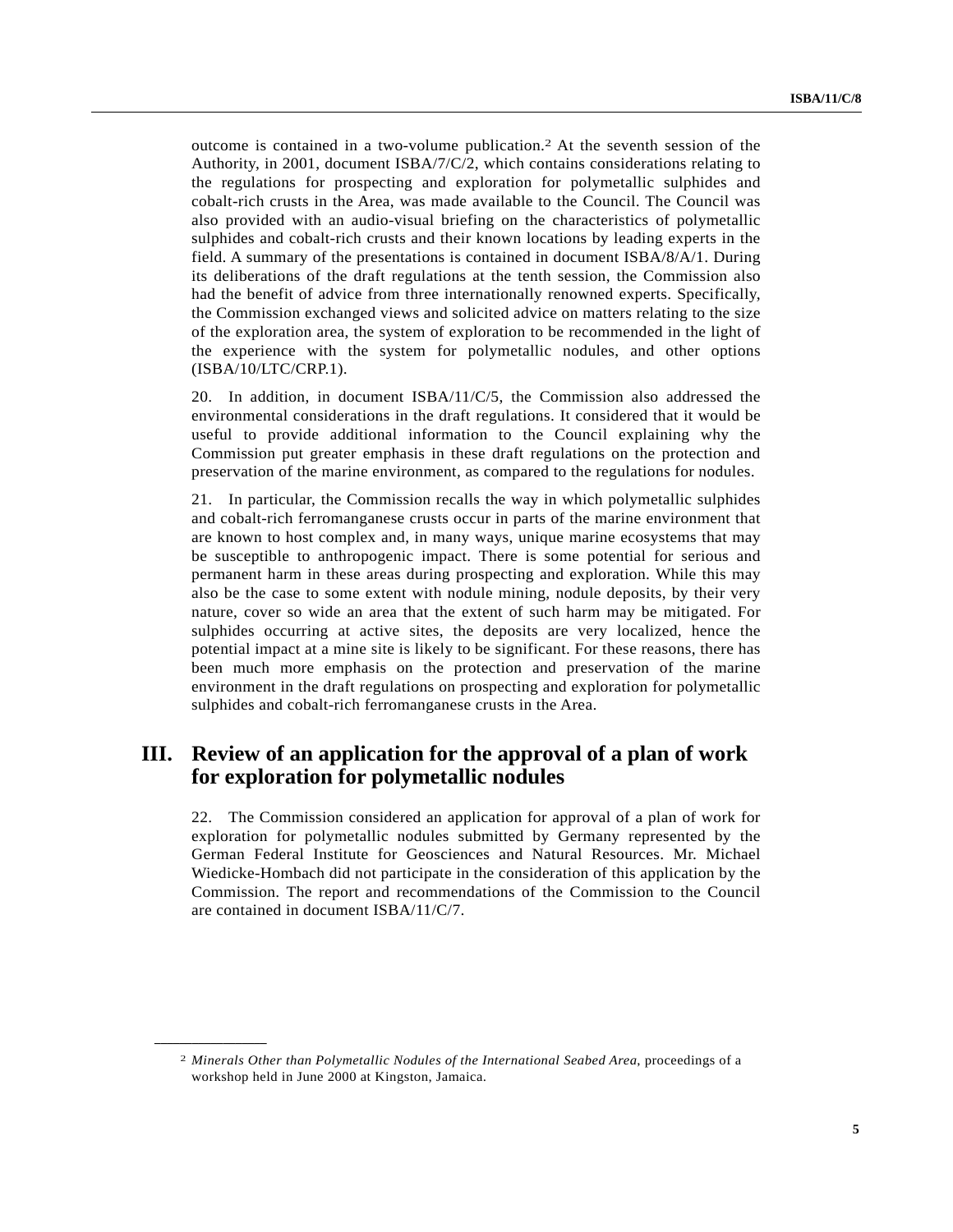## **IV. Information and recommendations of the workshop on polymetallic sulphides and cobalt-rich crusts: their environment and considerations for the establishment of environmental baselines and an associated monitoring programme for exploration**

23. The Commission took note of a report prepared by the secretariat for the Commission containing the recommendations of the workshop held in Kingston in September 2004 (ISBA/11/LTC/2). As with previous seminars, the Commission felt that it was a useful workshop. The Commission considered that although the recommendations would be useful when preparing environmental guidelines for crusts and sulphides, it would be premature to consider guidelines until the draft regulations had been finalized. The Commission therefore deferred detailed consideration of the recommendations.

# **V. Update on progress with the geological model of the Clarion-Clipperton Fracture Zone and on the Kaplan project on the study of the biodiversity in the Clarion-Clipperton Zone**

24. The Commission took note of a report on the status of the development of the geological model for the Clarion-Clipperton Zone (ISBA/11/LTC/1). The document included a summary of a meeting held in Kingston from 25 to 27 May 2005, to discuss the specific contributions of the contractors and their participation in the development of the model. The document also included the key milestones of the project.

25. In addition, Dr. Charles Morgan, of Planning Solutions, Inc., Honolulu, Hawaii, was invited to make a presentation to the Commission, as the external coordinator of the project, regarding the progress of the geological model.

26. The Commission took note of the second annual report of the Kaplan project (ISBA/11/C/CRP.1), which outlined the work carried out in 2004 and the results that were obtained.

### **VI. Other matters**

27. The Commission recalled that, at the tenth session, members had expressed the wish to have an opportunity to discuss the annual report of the Secretary-General since it covered several important matters that related to the work of the Commission. This would help the Commission to be more proactive in its work. Accordingly, the Commission had an opportunity to discuss the report of the Secretary-General to the eleventh session of the Assembly and to exchange views with the Secretary-General on the content of the report.

28. During the course of the discussions, some members emphasized the value of the technical workshops organized by the Authority. It was proposed that at least 5 to 10 members of the Commission participate in the workshops organized by the Authority.